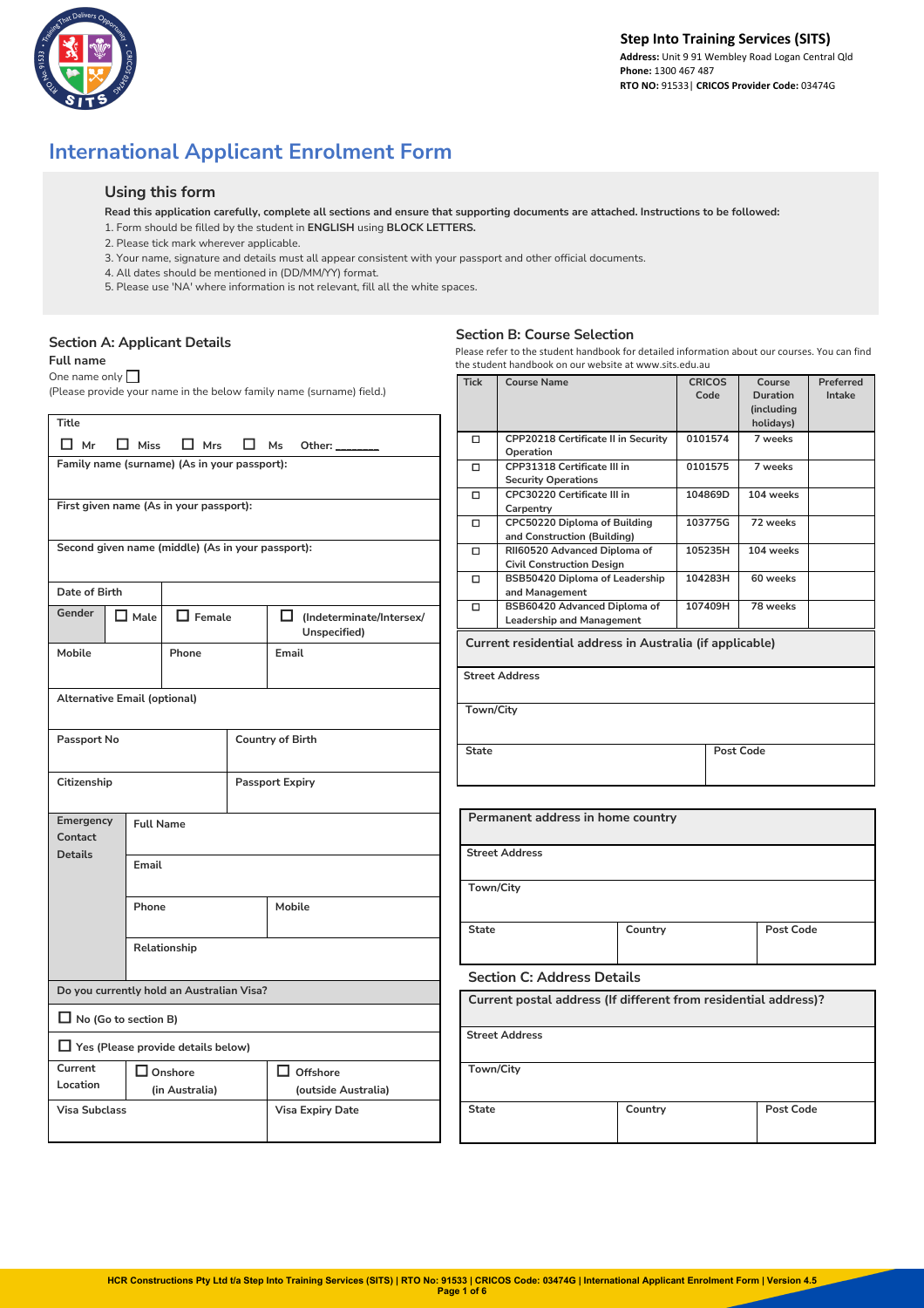

## **Section D: Language and Cultural Diversity**

| In which country were you born?                                                                                                                      |            |  |  |  |  |  |
|------------------------------------------------------------------------------------------------------------------------------------------------------|------------|--|--|--|--|--|
| Australia                                                                                                                                            |            |  |  |  |  |  |
| Other - please specify                                                                                                                               |            |  |  |  |  |  |
| Do you speak a language other than English at home?<br>(If more than one language, indicate the one that is spoken most often)                       |            |  |  |  |  |  |
| No, English only                                                                                                                                     |            |  |  |  |  |  |
| Yes.<br>other - please specify                                                                                                                       |            |  |  |  |  |  |
| How well do you speak English?                                                                                                                       |            |  |  |  |  |  |
| Very Well                                                                                                                                            | Well       |  |  |  |  |  |
| Not Well                                                                                                                                             | Not at all |  |  |  |  |  |
| How well do you write English?                                                                                                                       |            |  |  |  |  |  |
| Very Well                                                                                                                                            | Well       |  |  |  |  |  |
| Not Well                                                                                                                                             | Not at all |  |  |  |  |  |
| Are you of Aboriginal or Torres Strait Islander origin?<br>(For persons of both Aboriginal and Torres Strait Islander origin, mark both 'Yes' boxes) |            |  |  |  |  |  |
| No                                                                                                                                                   |            |  |  |  |  |  |
| Yes, Aboriginal                                                                                                                                      |            |  |  |  |  |  |
| Yes, Torres Strait Islander                                                                                                                          |            |  |  |  |  |  |

## **Section E: Schooling**

| What is your highest COMPLETED school level?                       |                     |                                                                                  |  |  |  |
|--------------------------------------------------------------------|---------------------|----------------------------------------------------------------------------------|--|--|--|
|                                                                    | (Tick ONE box only) |                                                                                  |  |  |  |
| Year 12 or equivalent                                              |                     |                                                                                  |  |  |  |
| Year 11 or equivalent                                              |                     |                                                                                  |  |  |  |
| Year 10 or equivalent                                              |                     |                                                                                  |  |  |  |
| Year 9 or equivalent                                               |                     |                                                                                  |  |  |  |
| Year 8 or below                                                    |                     | Never completed any primary or<br>secondary level education -<br>Go to section F |  |  |  |
| Never attended school                                              |                     |                                                                                  |  |  |  |
|                                                                    |                     |                                                                                  |  |  |  |
| Are you still enrolled in secondary or senior secondary education? |                     |                                                                                  |  |  |  |
| Yes                                                                |                     |                                                                                  |  |  |  |

## **Section F: Previous Qualifications Achieved**

| Have you SUCCESSFULLY completed any of the qualifications |  |  |  |  |  |
|-----------------------------------------------------------|--|--|--|--|--|
| listed below?                                             |  |  |  |  |  |
| Yes                                                       |  |  |  |  |  |
| N٥                                                        |  |  |  |  |  |

**No** □

| If YES, tick applicable boxes'                                                          |  |  |  |  |  |
|-----------------------------------------------------------------------------------------|--|--|--|--|--|
| Bachelor degree or higher degree                                                        |  |  |  |  |  |
| Advanced diploma or associate degree                                                    |  |  |  |  |  |
| Diploma (or associate diploma)                                                          |  |  |  |  |  |
| Certificate IV (or advanced certificate/technician)                                     |  |  |  |  |  |
| Certificate III (or trade certificate)                                                  |  |  |  |  |  |
| Certificate II                                                                          |  |  |  |  |  |
| Certificate I                                                                           |  |  |  |  |  |
| Other education<br>(Including certificates or overseas qualifications not listed above) |  |  |  |  |  |

# **Section G: Employment**

#### **Of the following categories, which BEST describes your current employment status?**

*For casual, seasonal, contract and shift work, use the current number of hours worked per week to determine whether full time (35 hours or more per week) or part-time employed (less than 35 hours per week). (Tick ONE box only)*

| <b>Full-time employee</b>                     |  |
|-----------------------------------------------|--|
| Part-time employee                            |  |
| Self employed – not employing others          |  |
| Self employed – employing others              |  |
| Employed – unpaid worker in a family business |  |
| Unemployed – seeking full-time work           |  |
| Unemployed – seeking part-time work           |  |
| Not employed - not seeking employment         |  |

## **Section H: Study Reason**

| Of the following categories, select the one which BEST describes |                     |  |  |  |  |
|------------------------------------------------------------------|---------------------|--|--|--|--|
| the main reason you are undertaking this course                  | (Tick ONE box only) |  |  |  |  |
| To get a job                                                     |                     |  |  |  |  |
| To develop my existing business                                  |                     |  |  |  |  |
| To start my own business                                         |                     |  |  |  |  |
| To try for a different career                                    |                     |  |  |  |  |
| To get a better job or promotion                                 |                     |  |  |  |  |
| It was a requirement of my job                                   |                     |  |  |  |  |
| I wanted extra skills for my job                                 |                     |  |  |  |  |
| To get into another course of study                              |                     |  |  |  |  |
| For personal interest or self-development                        |                     |  |  |  |  |
| To get skills for community/voluntary work                       |                     |  |  |  |  |
| Other reasons                                                    |                     |  |  |  |  |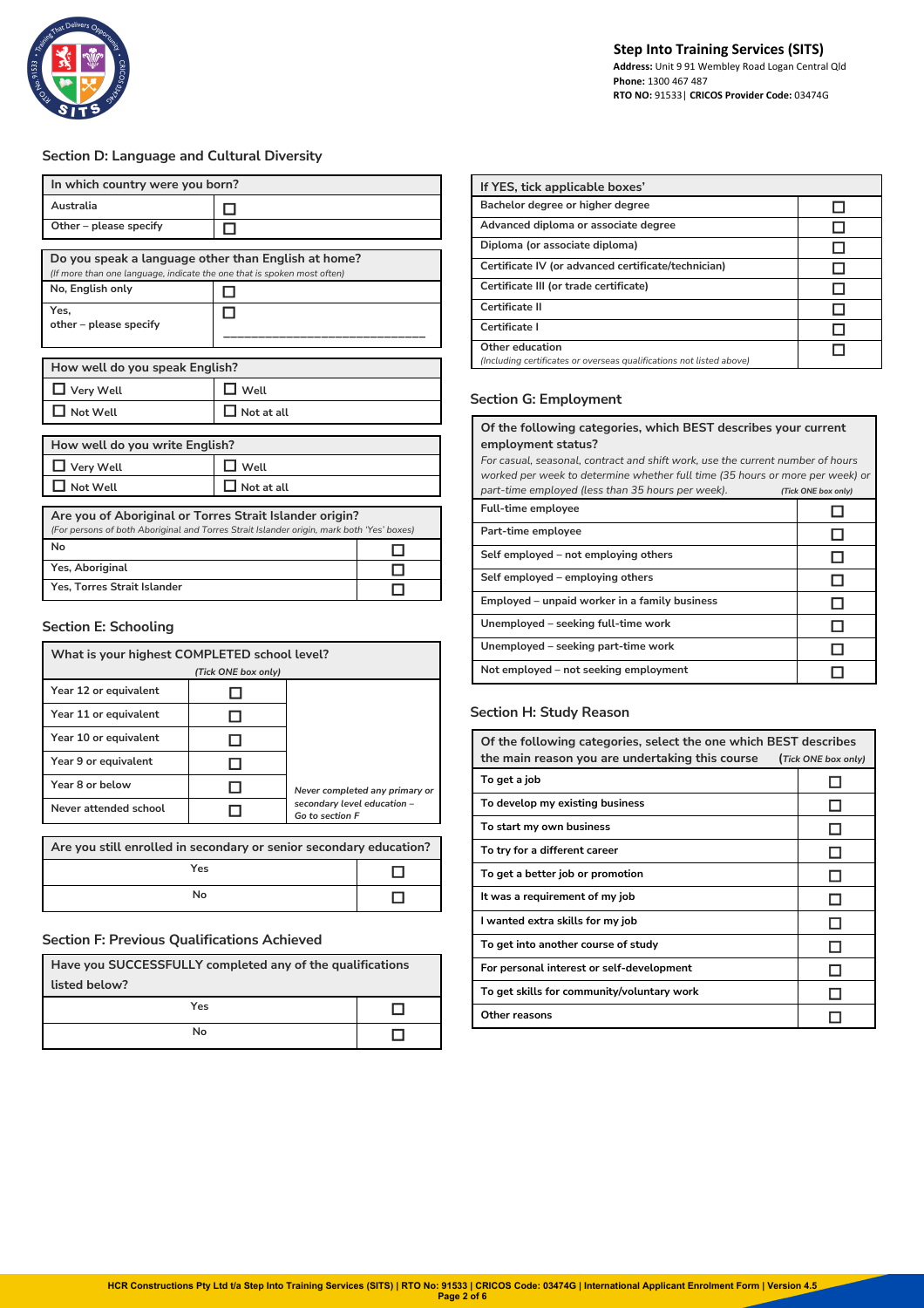

 **Phone:** 1300 467 487  **RTO NO:** 91533| **CRICOS Provider Code:** 03474G

#### **Section I: Disability**

| Providing information about a disability or medical condition will not<br>disadvantage your application, however, SITS needs to assess if we can make<br>any reasonable adjustments to accommodate your disability or medical<br>condition and advise you accordingly. In some cases, there may be a cost. |                     |  |                                                                      |     |                                                                   |  |
|------------------------------------------------------------------------------------------------------------------------------------------------------------------------------------------------------------------------------------------------------------------------------------------------------------|---------------------|--|----------------------------------------------------------------------|-----|-------------------------------------------------------------------|--|
|                                                                                                                                                                                                                                                                                                            |                     |  | For further information regarding health matters please refer to:    |     |                                                                   |  |
| reg.htm                                                                                                                                                                                                                                                                                                    |                     |  | https://www.immi.gov.au/allforms/health-requirements/meeting-health- |     |                                                                   |  |
| term medical condition?                                                                                                                                                                                                                                                                                    |                     |  |                                                                      |     | Do you consider yourself to have a disability, impairment or long |  |
| No                                                                                                                                                                                                                                                                                                         |                     |  |                                                                      |     |                                                                   |  |
| <b>Talent</b><br>Yes                                                                                                                                                                                                                                                                                       |                     |  |                                                                      |     | If Yes, Please provide details below:                             |  |
| П                                                                                                                                                                                                                                                                                                          | <b>Hearing/Deaf</b> |  | Learning                                                             | I I | <b>Mental Illness</b>                                             |  |
| П<br>Intellectual                                                                                                                                                                                                                                                                                          |                     |  | Vision                                                               | H   | <b>Acquired Brain</b><br>Impairment                               |  |
| ы<br>Physical                                                                                                                                                                                                                                                                                              |                     |  | Medical<br>Condition                                                 |     | Other:                                                            |  |
|                                                                                                                                                                                                                                                                                                            |                     |  |                                                                      |     | Do you have a medical or health related issue that may prevent a  |  |
| student visa being issued?                                                                                                                                                                                                                                                                                 |                     |  |                                                                      |     |                                                                   |  |
| No<br>Yes<br>If Yes, Please provide details below:                                                                                                                                                                                                                                                         |                     |  |                                                                      |     |                                                                   |  |
|                                                                                                                                                                                                                                                                                                            |                     |  |                                                                      |     |                                                                   |  |

#### **Section J: Unique Student Identifier (USI)**

From 1 January 2015, **SITS** can be prevented from issuing you with a nationally recognised VET qualification or statement of attainment when you complete your course if you do not have **a Unique Student Identifier (USI)**. In addition, we are required to include your USI in the data we submit to NCVER.

If you have not yet obtained a USI you can apply for it directly at

*https://www.usi.gov.au/students/get-a-usi* on computer or mobile device or SITS can apply on your behalf, if you would like SITS to apply the USI on your behalf, please complete and submit the **USI application Form**.

#### **Enter your Unique Student Identifier (USI)** *(If you already have one)*

You may already have a USI if you have done any nationally recognised training, which could include training at work, completing a first aid course or RSA (Responsible Service of Alcohol) course, getting a white card, or studying at a TAFE or training organisation. It is important that you try to find out whether you already have a USI before attempting to Create a new one. You should not have more than one USI. To check if you already have a USI, use the 'Forgotten USI' link on the USI website at *https://www.usi.gov.au/faqs/i-have-forgotten-my-usi/.*

## **Unique Student Identifier (USI)**



## **Section K: English Language Proficiency**

| Is English your first language? |              |  |    |                                                           | What is your first Language?                                     |
|---------------------------------|--------------|--|----|-----------------------------------------------------------|------------------------------------------------------------------|
|                                 | Yes          |  | No |                                                           |                                                                  |
|                                 |              |  |    |                                                           | Have you studied at secondary level with English as the language |
|                                 | Instruction? |  |    |                                                           |                                                                  |
|                                 | Yes          |  | No |                                                           |                                                                  |
|                                 |              |  |    | Have you undertaken an English Language Proficiency Test? |                                                                  |
| Yes<br>No                       |              |  |    |                                                           |                                                                  |
|                                 | Test name:   |  |    | Score:                                                    | Test date:                                                       |
|                                 |              |  |    |                                                           |                                                                  |

#### **Section L: Funds Required**

Do you understand the costs associated with studying in Australia and associated policies of SITS available on our website (www.sits.edu.au)? (Including the cost of tuition, living expenses, overseas student health cover and travelling costs etc.)

## ☐ **Yes** ☐ **No**

Please refer to the link given below to know more about cost of tuition, living expenses, overseas student health cover and travelling costs etc. while studying in Australia please visit:

https://immi.homeaffairs.gov.au/visas/getting-a-visa/visa-listing/student 500#HowTo

## **Section M: Overseas Student Health Cover (OSHC) Details**

| Do you have a current OSHC?                                          |                                                         |  | Yes | Nο     |  |  |  |  |
|----------------------------------------------------------------------|---------------------------------------------------------|--|-----|--------|--|--|--|--|
| Would you like SITS to arrange an<br>OSHC on your behalf?            |                                                         |  | Yes | N٥     |  |  |  |  |
| If yes, please select the type of OSHC:                              |                                                         |  |     |        |  |  |  |  |
| Single                                                               | Couple                                                  |  |     | Family |  |  |  |  |
| Please refer to the link below for the current OSHC prices and other |                                                         |  |     |        |  |  |  |  |
|                                                                      | information at https://www.nib.com.au/overseas-students |  |     |        |  |  |  |  |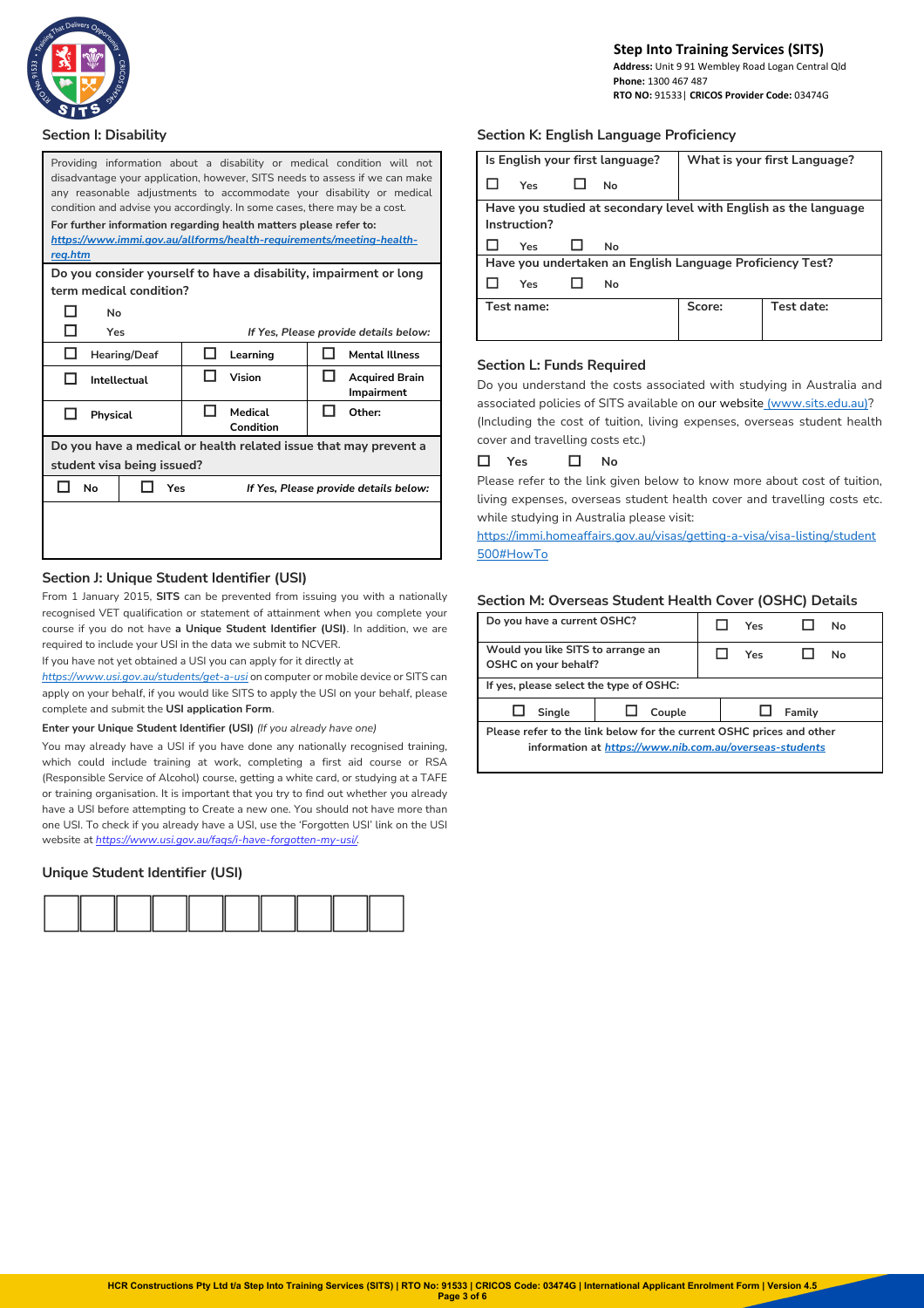

#### **Step Into Training Services (SITS) Address:** Unit 9 91 Wembley Road Logan Central Qld  **Phone:** 1300 467 487  **RTO NO:** 91533| **CRICOS Provider Code:** 03474G

#### **Section N:**

**Recognition of Prior Learning (RPL) or Credit Transfer (CT) Do you wish to apply for recognition of prior learning?** 

☐ **Yes** ☐ **No** 

**Have you been employed or gained experience through informal learning in the area covered by the course applied for?**

## ☐ **Yes** ☐ **No**

*(If you have, you may be eligible for Recognition of Prior Learning - contact the Admission Office for further information You must attach verified copies of documents to support an RPL application.)*

#### **Do you wish to apply for credit transfer?**

#### ☐ **Yes** ☐ **No**

**Have you enrolled in the same or a similar course you have selected above elsewhere?**

## ☐ **Yes** ☐ **No**

*(If you have, you may be eligible for a credit transfer - contact the Admission Office for further information. You must attach verified copies of documents to support a credit transfer application)*

## **Section O: Student's Checklist:**

Student must make sure that he/she attaches all the documents (if applicable) as mentioned below. Please note that all the documents must be in English Only.

| <b>Documents</b>                                                                                                             | <b>Tick</b> |
|------------------------------------------------------------------------------------------------------------------------------|-------------|
| Passport (Bio data page)                                                                                                     | Yes<br>No   |
| Visa or VEVO                                                                                                                 | Yes<br>No.  |
| Overseas Student Health Cover (copy of                                                                                       | Yes<br>No.  |
| <b>English Proficiency Test score</b>                                                                                        | No<br>Yes   |
| <b>Academic Transcripts (Testamurs,</b><br><b>Statement of Attainment, Results</b><br>obtained overseas and/or in Australia) | Yes<br>No   |
| Employment Certificates (if applicable)                                                                                      | Yes<br>No   |
| Letter from current education provider<br>(if applicable)                                                                    | Yes<br>No   |
| Unique Student Identifier (USI)                                                                                              | Υρς<br>N٥   |

**Do you require any language, literacy or numeracy assistance?** 

☐ **Yes** ☐ **No**

**Do you require help organising accommodation or Temporary Accommodation?** 

```
☐ Yes ☐ No
```
**Do you require airport pick-up?** 

☐ **Yes** ☐ **No**

## **Privacy Notice**

## **Why we collect your personal information**

As a registered training organisation (RTO), we collect your personal information so we can process and manage your enrolment in a vocational education and training (VET) course with us.

#### **How we use your personal information**

We use your personal information to enable us to deliver VET courses to you, and otherwise, as needed, to comply with our obligations as an RTO.

#### **How we disclose your personal information**

We are required by law (under the National Vocational Education and Training Regulator Act 2011 (Cth) (NVETR Act)) to disclose the personal information we collect about you to the National VET Data Collection kept by the National Centre for Vocational Education Research Ltd (NCVER). The NCVER is responsible for collecting, managing, analysing and communicating research and statistics about the Australian VET sector. We are also authorised by law (under the NVETR Act) to disclose your personal information to the relevant state or territory training authority.

#### **How the NCVER and other bodies handle your personal information**

The NCVER will collect, hold, use and disclose your personal information in accordance with the law, including the Privacy Act 1988 (Cth) (Privacy Act) and the NVETR Act. Your personal information may be used and disclosed by NCVER for purposes that include populating authenticated VET transcripts; administration of VET; facilitation of statistics and research relating to education, including surveys and data linkage; and understanding the VET market.

The NCVER is authorised to disclose information to the Australian Government Department of Education, Skills and Employment (DESE), Commonwealth authorities, State and Territory authorities (other than registered training organisations) that deal with matters relating to VET and VET regulators for the purposes of those bodies, including to enable:

- Administration of VET, including program administration, regulation, monitoring and evaluation
- Facilitation of statistics and research relating to education, including surveys and data linkage
- Understanding how the VET market operates, for policy, workforce planning and consumer information.
- The NCVER may also disclose personal information to persons engaged by NCVER to conduct research on NCVER's behalf.
- The NCVER does not intend to disclose your personal information to any overseas recipients.

For more information about how the NCVER will handle your personal information please refer to the NCVER's Privacy Policy at www.ncver.edu.au/privacy.

If you would like to seek access to or correct your information, in the first instance, please contact.

DESE is authorised by law, including the Privacy Act and the NVETR Act, to collect, use and disclose your personal information to fulfil specified functions and activities. For more information about how the DESE will handle your personal information, please refer to the DESE VET Privacy Notice at https://www.dese.gov.au/national-vet-data/vet-privacy-notice.

#### **Surveys**

You may receive a student survey which may be run by a government department or an NCVER employee, agent, third-party contractor or another authorised agency. Please note you may opt out of the survey at the time of being contacted.

## **Applicant's Declaration**

I, have read, understand and agree to the following:

 $\Box$  I declare that the information provided on this form and supporting documentations are true and correct

☐I understand that SITS may refuse my application or cancel my enrolment if any information is found to be incorrect or misleading.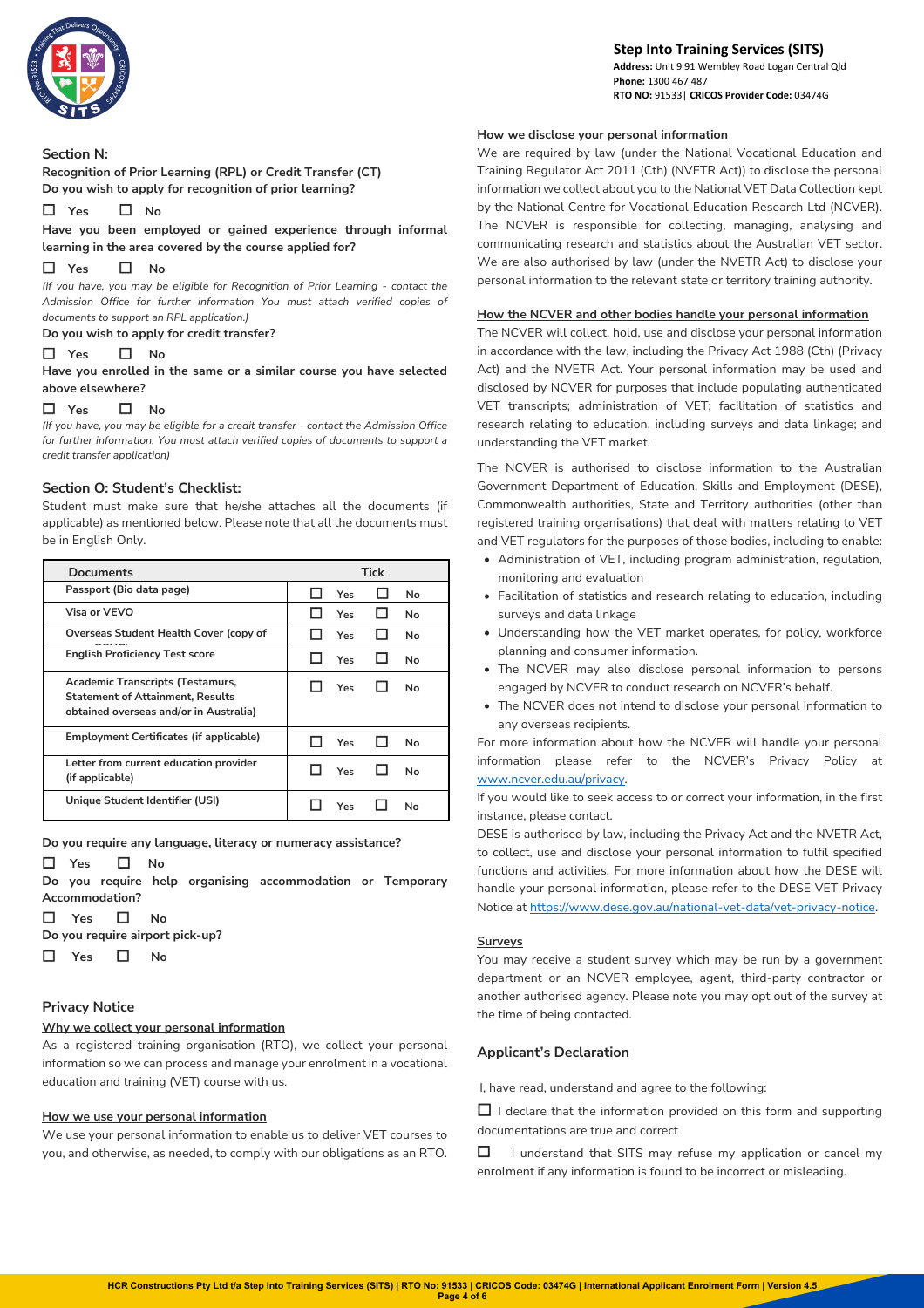

 $\Box$  I understand that by completing this application, I am giving written consent to SITS to independently verify the information supplied by me in this form and request further documents as required.

☐I have been informed of my rights and obligations as a student with SITS, and agree to abide by all rules and regulations of SITS. I confirm that all arrangements are made to pay outstanding fees and charges applicable to the course and that SITS can withhold my academic results until my debt is fully paid and any property belonging to SITS has been returned.

□ I declare that I am a Genuine Temporary Entrant and a Genuine Student. Please refer to the Department of Home Affairs website for details:

https://immi.homeaffairs.gov.au/visas/getting-a-visa/visa-listing/student-500/genuine-temporary-entrant

 $\Box$  I agree to undertake a testing requirement prior to any course entry, if deemed necessary by SITS, and adhere to any other pre-requisite identified above.

☐ I have read and understood SITS's Enrolment Policy and procedure, fee payment, fee refunds and Defer, Suspend or Cancel policy and all the Pre-enrolment information referred from the website: www.sits.edu.au.

 $\Box$  I understand that the availability of complaints and appeals process at SITS do not remove my rights to take action under Australia's consumer protection laws.

□ I confirm that I have received and read International Student Handbook available on www.sits.edu.au and fully understand the requirements of the course and relevant policies and procedures.

□ (Optional) I hereby give my permission to SITS to use my (Name, Testimonial, Image/photograph) in publications and advertisements produced by or for SITS. I understand that:

- These may be used for publication in film, photographs, in printed materials, electronically and on the internet.
- The above permission will apply for three years from the date of signing this form.
- I will not receive any compensation or payment for the above.
- Once my personal information has been published on the internet, SITS has no control over its subsequent use and disclosure.

☐A student's USI may be used for specific VET purposes including the verification of student data provided by SITS, the administration and audit of VET providers and program; education-related policy and research purposes, and to assist in determining eligibility for training subsidies.

☐I agree to the Fee Charges and Refund Policy and Procedure.

☐I have also been provided with course information, duration of my course and I understand how to access support services, information and I understand that access to academic records is provided free of charge.

#### **I understand that at any reasonable time, I may contact SITS to:**

- $\Box$  Request access to my personal information
- $\Box$  Correct my personal information
- □ Make a complaint
- $\Box$  Ask a question about this Privacy Notice
- $\Box$  I consent to the collection, use and disclosure of my personal information in accordance with the Privacy Notice above.

#### **Step Into Training Services (SITS) Address:** Unit 9 91 Wembley Road Logan Central Qld

 **Phone:** 1300 467 487  **RTO NO:** 91533| **CRICOS Provider Code:** 03474G

| Signature of<br>Applicant |  |  |
|---------------------------|--|--|
| <b>Name of Applicant</b>  |  |  |
| Date                      |  |  |

## **Section P: Education Agent Details and Declaration**

| <b>Company Title:</b>   |  |
|-------------------------|--|
|                         |  |
| <b>Contact Name:</b>    |  |
|                         |  |
| <b>Contact Details:</b> |  |
|                         |  |
| Agent's                 |  |
| comments                |  |
| on this                 |  |
| application:            |  |
|                         |  |
|                         |  |

#### **Agent Declaration:**

- I have assessed the applicant and to the best of my knowledge the applicant is a genuine student and meets the eligibility requirements.
- To the best of my knowledge, the applicant is genuine in making this application and has every intention of completing all courses listed in the application.
- The documents which form part of this application appear to be authentic and valid. To the best of my knowledge the applicant has genuine access to the total funds required, while in Australia, to cover all travel, OSHC, tuition and living costs for themselves and their family members (if applicable).
- I recommend SITS to proceed with the assessment for admission of this applicant.
- I have provided the student's personal email address and residential address, as disclosed to me by the student.

#### **Agent's Signature:**

 **Date:**